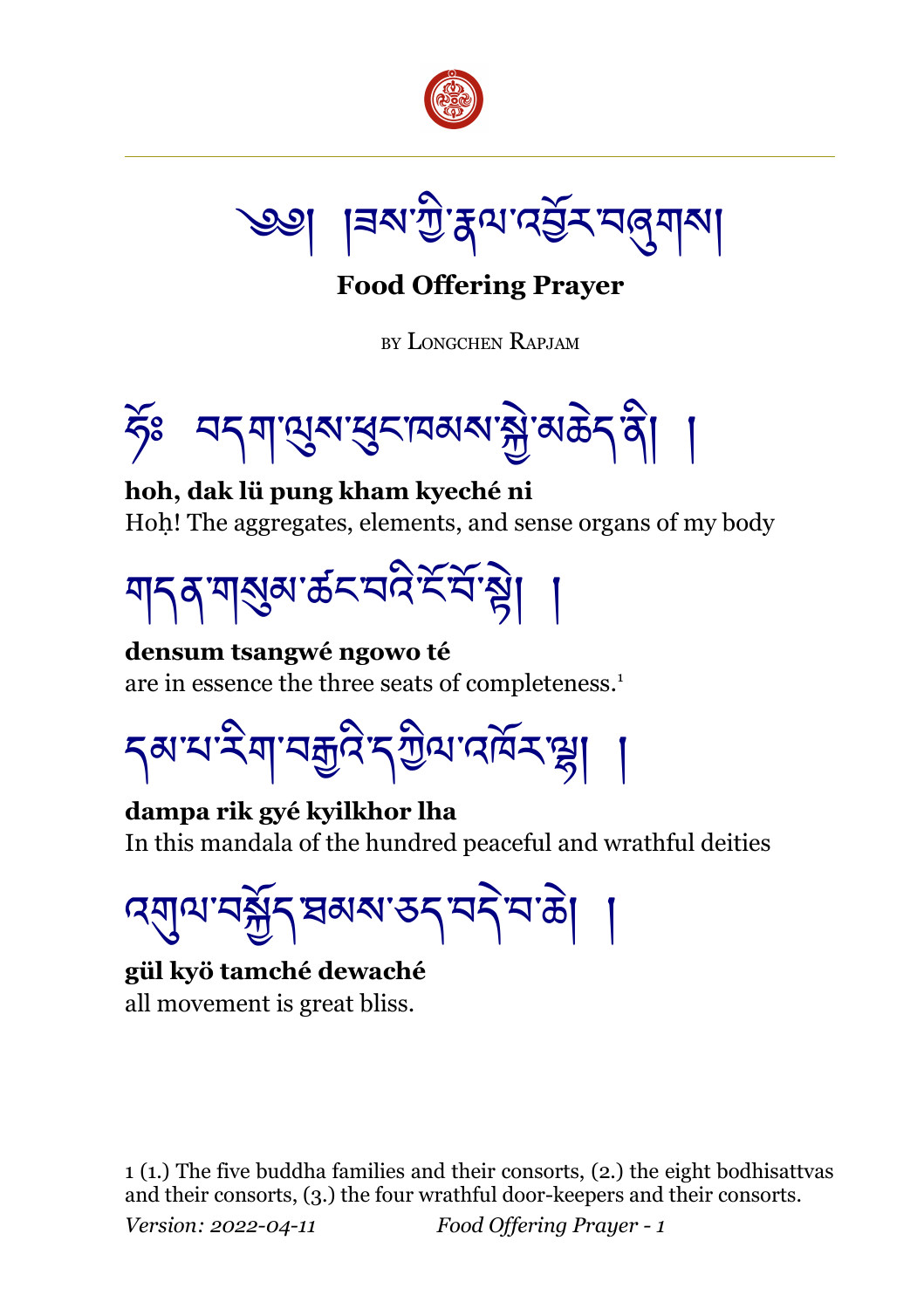

*ड़ऀॱ*ॾॆॱॸॺॱऀॺॕॺॱॸॣॖॱॺॱऄॸऻ

dorjé damtsik lanamé The unsurpassable vaira samaya,



jangchup semkyi trin chenpo the great cloud of bodhicitta.

য়ঢ়৾য়৽য়ৼ৸ড়৸ৼঢ়ৼ৻ৼ৻

nyimé nyampé ngang du röl all this I enjoy in the state of indivisible equality.



neljor lam gyi tsok dzok né May we perfect the accumulations of the yogic path

<u> </u>য়ৼঢ়ঢ়য়৸ৼৼ৻ৼ৸ৼঀৼ৻ড়৸ৼ

zékyi dripar migyur zhing Without any obscuration arising due to food



## tenpa mepé jindak kyang

and may the generous patron, too,